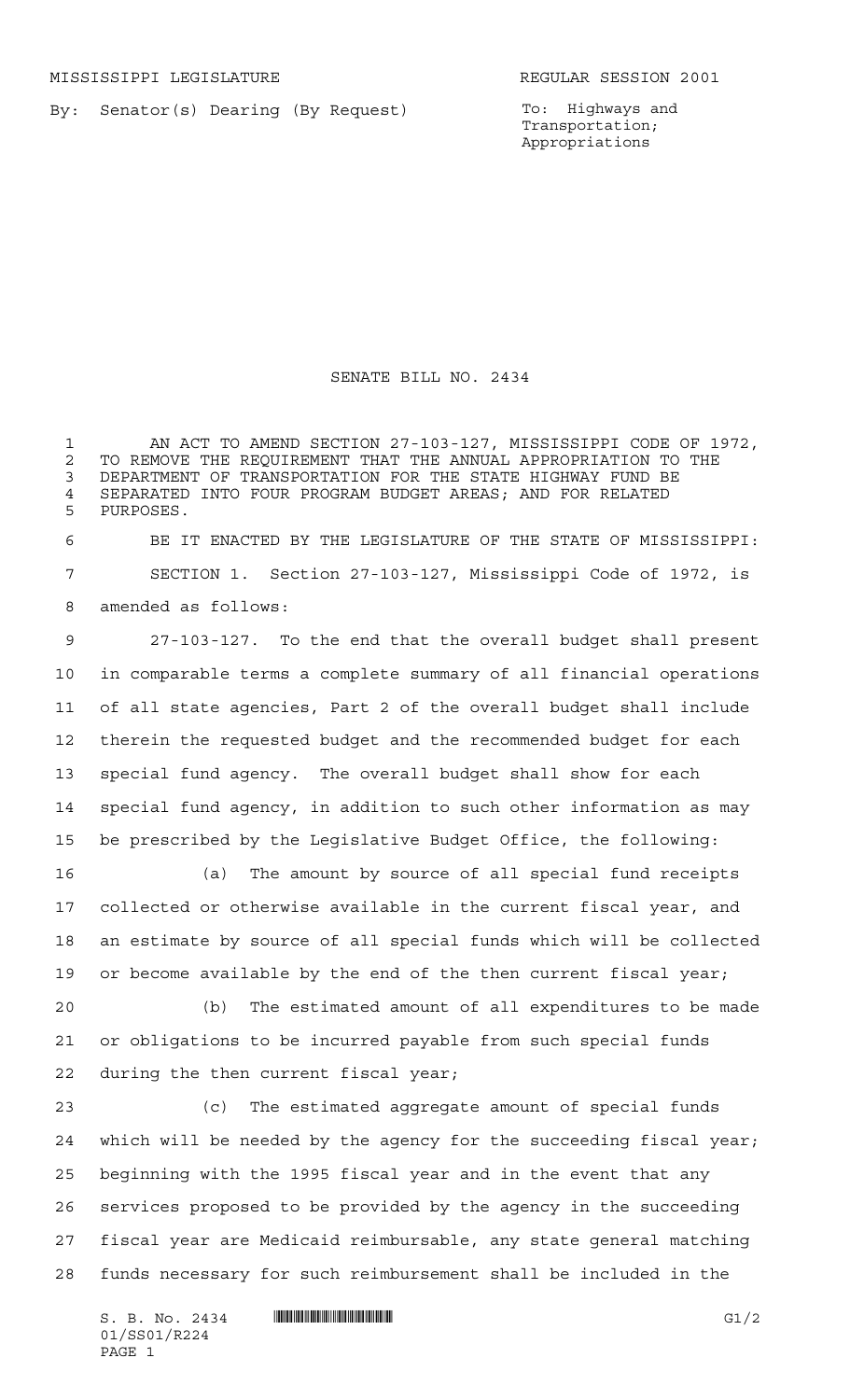agency's proposed budget, and the appropriation to the Division of Medicaid in the 1995 fiscal year shall be adjusted accordingly;

 (d) The estimated amount by source of special funds which will be available under existing laws during the succeeding fiscal year, including any balances which will be on hand at the close of the then current fiscal year;

 (e) The estimated amount which will be needed and which will require change in existing law or laws;

 (f) If any new item of expense is included in the proposed budget of any special fund agency, the reason therefor shall be given; and in any case where the Legislative Budget Office shall eliminate or reduce any item or items in the proposed budget of any special fund agency, it shall note briefly the reasons therefor, together with the reasons advanced by the agency in support of the item or items eliminated or reduced;

 (g) The proposed budget of each special fund agency shall show the amounts required for operating expenses separately from the amounts required for permanent improvements.

 Proposed expenditures for any agency in Part 2 of the overall budget shall not exceed the amount of estimated revenues which will be available to it. Provided, that the Legislative Budget Office may recommend changes in existing law so as to decrease or increase the revenues available to any agency if in its judgment such changes are necessary or desirable.

 Provided further, that expenditures approved or authorized by the Legislature for any special fund agency or special funds approved for general fund agency shall constitute a maximum to be expended or encumbered by such agency, and shall not constitute authority to expend or encumber more than the amount of revenue actually collected or otherwise received.

 No special fund agency or general fund agency shall make expenditures from special funds available to such agency unless such expenditures are set forth in a budget approved by the

 $S. B. No. 2434$  **Will Allen Allied Allied Allied Allied Allied Allied Allied Allied Allied Allied Allied Allied Allied Allied Allied Allied Allied Allied Allied Allied Allied Allied Allied Allied Allied Allied Allied Allied** 01/SS01/R224 PAGE 2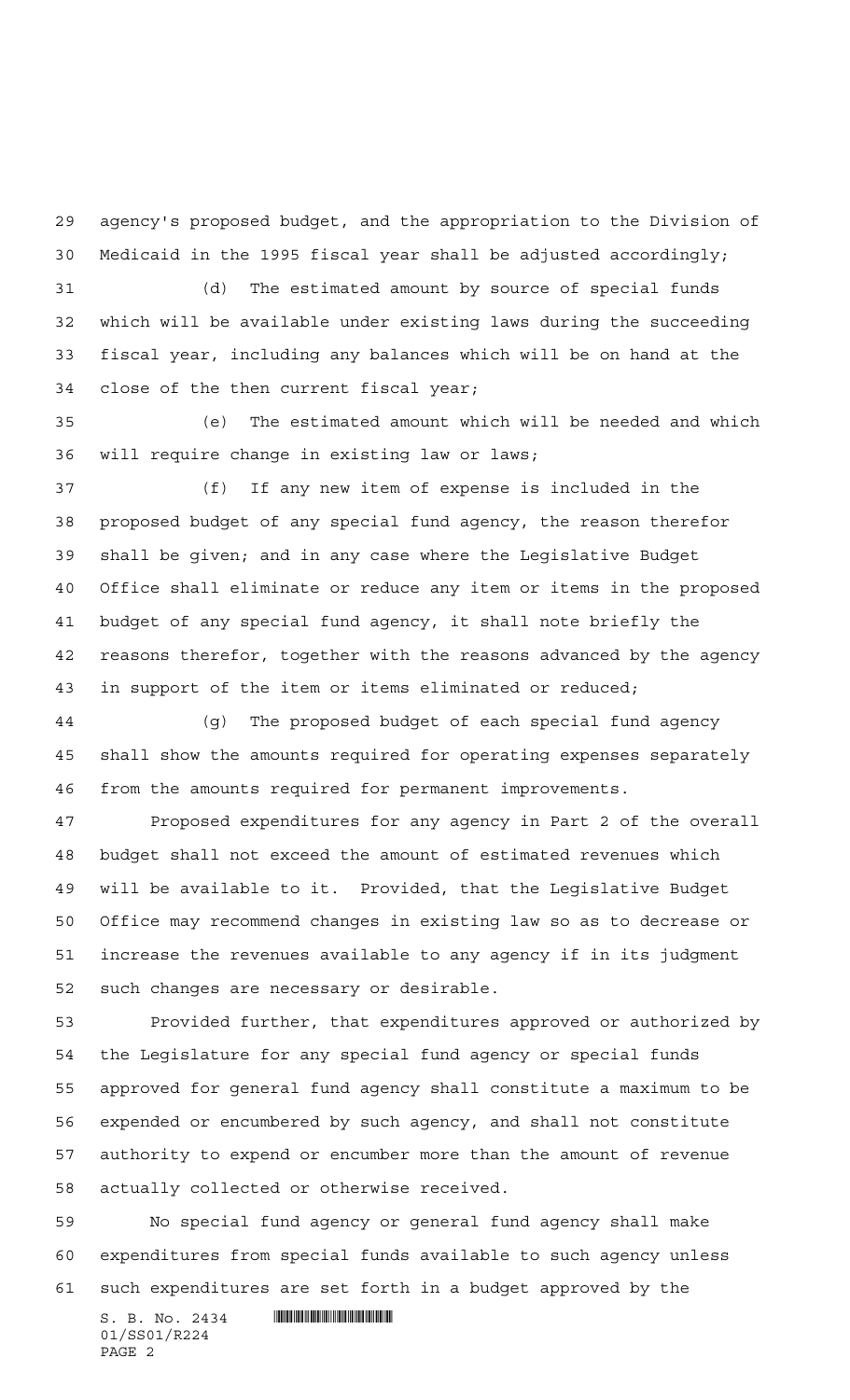Legislature. Such legislative approval shall be set forth in an appropriation act. Provided, however, that special funds derived from the collection of taxes for any political subdivision of the state shall be excepted from the foregoing provisions. The executive head of the state agency shall be liable on his official bond for expenditures or encumbrances which exceed the total amount of the budget or the amount received if receipts are less than the approved budget.

 Provided, however, that each university and college shall submit through the Board of Trustees of State Institutions of Higher Learning an annual budget to the Legislative Budget Office prior to the beginning of each fiscal year with such information and in such form, and in such detail, as may be required by the Legislative Budget Office. If the Legislative Budget Office determines that sufficient funds will be available during the fiscal year to fund the proposed budget as submitted, then and in that event the proposed budget shall be approved. However, if the Legislative Budget Office determines that, in its judgment, sufficient funds will not be available to fund the proposed budget, the affected institution or institutions and the Board of Trustees of State Institutions of Higher Learning shall be promptly notified and given an opportunity to either justify the proposed budget or proposed amendments which can be mutually agreed upon. The Legislative Budget Office shall then approve the proposed budget or budgets of the several universities and colleges. The total amount approved for each institution shall constitute the maximum funds which may be expended during the fiscal year.

 The municipal, county or combined municipal and county port and harbor commissions, authorities or other port or harbor agencies not owned or operated by the state, shall submit annual or amended budgets of their estimated receipts and expenditures to the governing bodies of such municipality, county or municipality

 $S. B. No. 2434$  **Will Allen Allied Allied Allied Allied Allied Allied Allied Allied Allied Allied Allied Allied Allied Allied Allied Allied Allied Allied Allied Allied Allied Allied Allied Allied Allied Allied Allied Allied** 01/SS01/R224 PAGE 3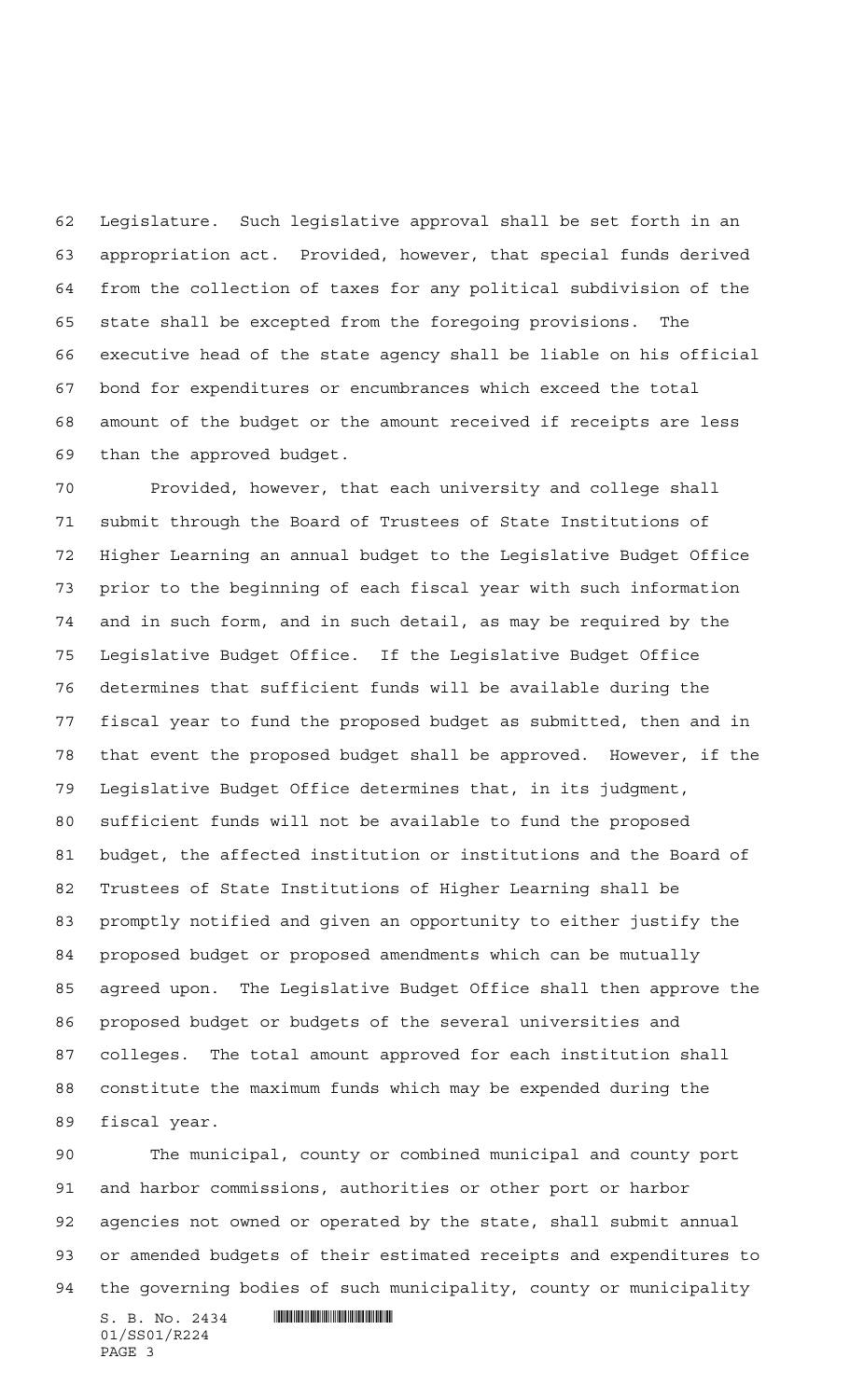and county, for their approval, and a copy of such budget as approved by such governing body or bodies shall be filed with the Legislative Budget Office. Such budget shall itemize all estimated receipts and expenditures, and the Legislative Budget Office may require particularization, explanation or audit thereof, and shall report such information to the Legislature.

 To the end that the overall budget shall present in comparable terms a complete summary of all financial operations of all state agencies, Part 3 of such overall budget shall consist of an estimated preliminary annual budget of the Department of Transportation and the Division of State Aid Road Construction of the Department of Transportation and such information for the current fiscal year as is necessary to make presentation comparable to that specified for Part 2 special fund agencies.

 $S. B. No. 2434$  **Will Allen Allied Allied Allied Allied Allied Allied Allied Allied Allied Allied Allied Allied Allied Allied Allied Allied Allied Allied Allied Allied Allied Allied Allied Allied Allied Allied Allied Allied**  The annual budget request of the Department of Transportation shall be divided into the following program budgets: (a) administration and other expenses, (b) construction, (c) maintenance, and (d) debt service. **\*\*\*** For the purposes of this paragraph, "administration and other expenses" shall be construed to mean those expenses incurred due to departmental support activities which cannot be assigned to a specific construction or maintenance project, and shall be construed to include expenses incurred for office machines, furniture, fixtures, automobiles, station wagons, truck and other vehicles, road machinery, farm equipment and other working equipment, data processing and computer equipment, all other equipment, and replacements for equipment. "Construction" shall be construed to mean those expenses associated with the creation and development of the state highway system and its related facilities; "maintenance" shall be construed to mean those expenses incurred due to activities associated with preservation of safe and aesthetically acceptable highways in an attempt to maintain them in as close to the original condition as possible; and "debt service" shall be

01/SS01/R224 PAGE 4